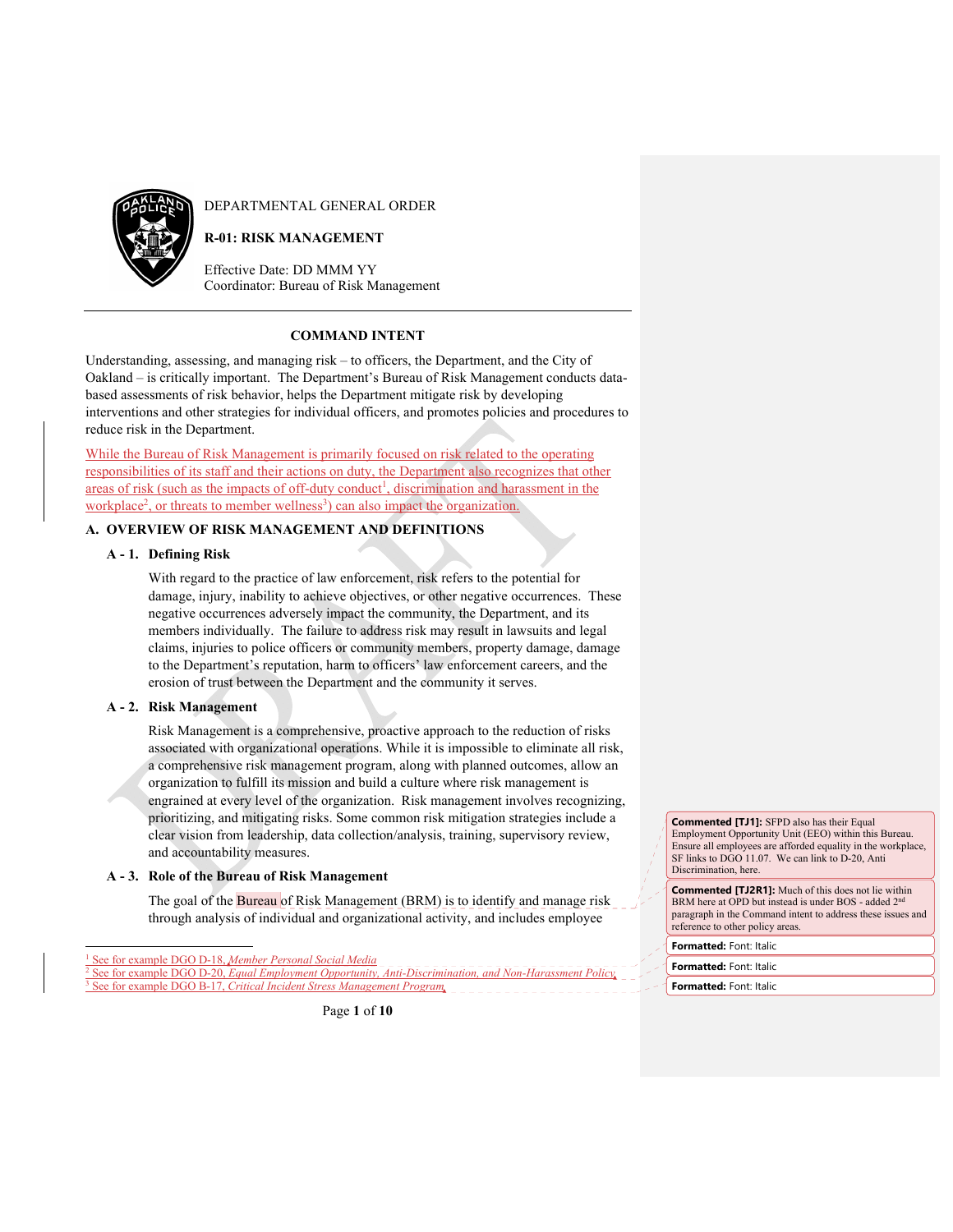conduct, citizen contacts, use of force, pursuits, traffic collisions, training, command and supervisory direction, and personnel decisions.

The BRM analyzes levels of risk, develops focused and specific risk management interventions, and provides training throughout the Department to ensure that all members understand and implement the overall risk management strategy of the Department. The BRM is integral in maintaining a culture of risk awareness and risk management throughout the different levels and units of the organization. It includes the Office of Inspector General, the Training Division and the Internal Affairs Division.

Within the Office of Inspector General, there are four Units dedicated to risk management: the Risk Analysis Unit (RAU), the Personnel Assessment System (PAS) Unit<sup>4</sup>, the Risk Impact Unit (RIU), and the Audit Unit<sup>5</sup>. While the Training Division<sup>6</sup> and Internal Affairs Division<sup>1</sup> also fall under the BRM, their roles and responsibilities are clearly defined within other policies. The co-location of all these Divisions and Units allow for a coordinated approach to risk management. The Bureau of Risk Management is also the overall reviewer of all risk data via the VISION risk management system.

# **B. CONSTITUENT PARTS OF THE DEPARTMENT'S RISK MANAGEMENT SYSTEM**

## **B - 1. Risk Management as Organization-Wide Responsibility**

The Department's risk management strategy depends on an overall understanding that every member of the organization has the responsibility to identify, respond to, and mitigate risk when possible, without fear of retaliation. This is consistent with the requirements that all members take steps to intervene if they observe another member using excessive force (as set forth in  $DGO K-3$ ) and report any offenses in violation of Departmental policy (as required by the Manual of Rules, Reporting Violations-Failure to Report Misconduct When Required, 314.48-1).

#### **B - 2. Role of Supervisors and Commanders/Managers in Risk Management**

Supervisors play a key role in risk management by being a primary identifier of behavior or actions that could increase risk to their subordinates. It is incumbent on supervisors to constantly identify risk, manage it at their level whenever appropriate, and provide training to their subordinates on ways to appropriately manage acceptable risk and avoid unacceptable risk.

 Reference DGO B-20, *Departmental Training Program* 7 Reference IAD P&P 21-01, IAD General Operating Procedures, as well as Training Bulletins V-T *Discipline Policy*, V-T (Appendix) *Discipline Matrix,* V-T.01 *Internal Investigation Manual*, V-T.02 *Investigation Appendices*,

V-T.03 *Reporting Misconduct,* and V-T.04 *Due Process Hearings*

**Commented [TJ3]:** Flesh out IAD's roles here?

**Commented [TJ4R3]:** Likely need to circle back with SME Tinnetta Thompson here on her suggestions. JT

**Commented [TJ5R3]:** Beneficial to explain what these other units do – for transparency for members and community. JT – likely link to other policies etc. here.

**Commented [TJ6R3]:** Appreciated the call for transparency on constituent units of the BRM here, but also recognized constraint of keeping this policy focused on RMM and this specific process for NSA Task compliance.

Proposed compromise is links in the footnotes – all links go to OPD's public documents site which updates in real time any time we update PowerDMS.

**Commented [TJ7]:** SME Thompson noted about getting staff input (through Unions) about making sure that resources are available for staff. This is addressed a bit here, along with other areas that the Department addresses these issues (such as EAP and through personnel structures mentioned in the Command Intent).

Page **2** of **10**

**Formatted:** Font: Italic

**Formatted:** Font: Italic

**Formatted:** Font: Italic

<sup>4</sup> Reference DGO D-17, *Personnel Assessment System*

<sup>5</sup> Reference DGO N-12, *Departmental Audits and Inspections*, and Training Bulletin V-P, *Guidelines for Audits and Inspection.* 6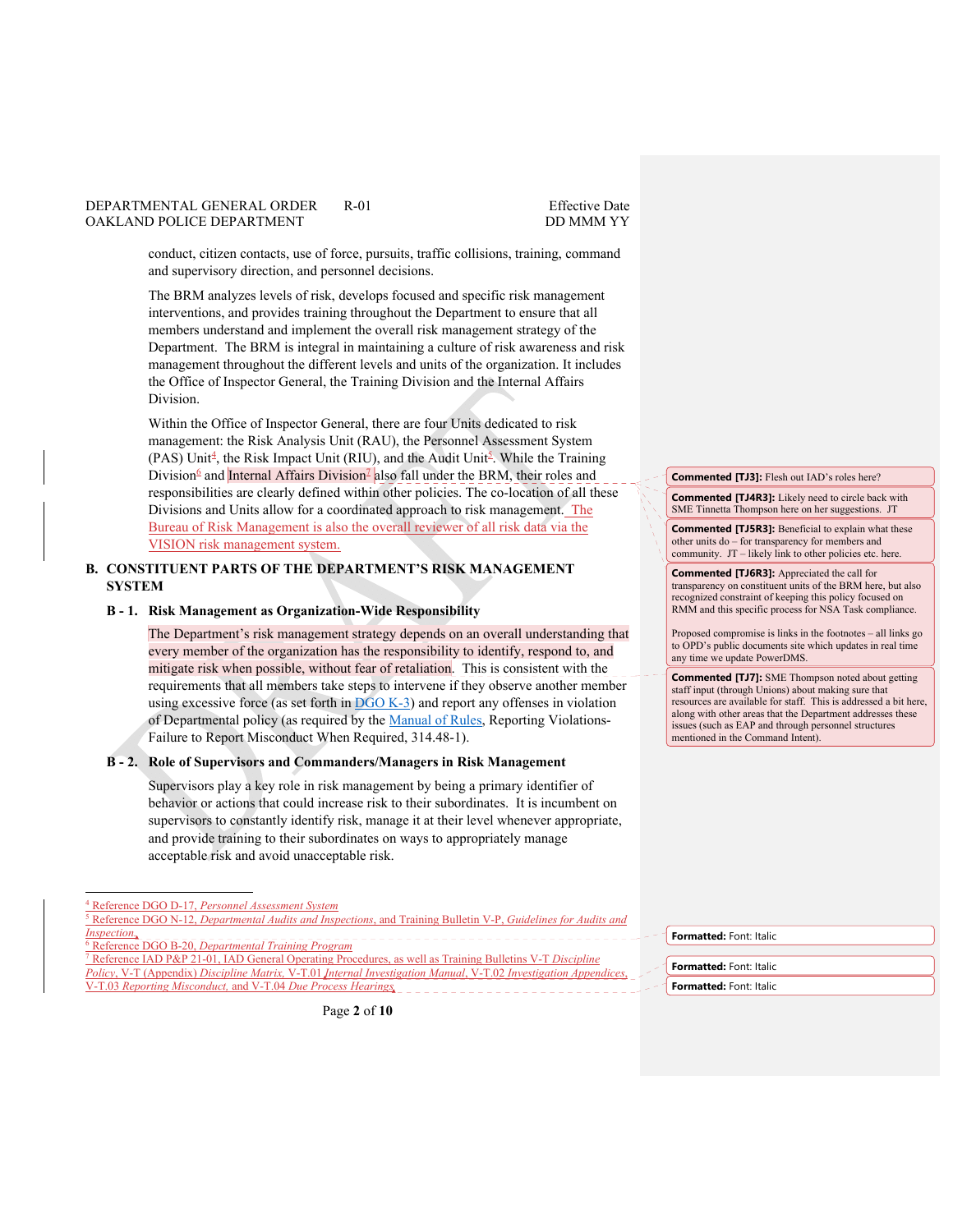Commanders and Managers also play an important role in risk management by setting the expectations for their respective commands on proper risk management, as well as by acting as conduits for information coming from larger risk management entities and processes (e.g. the BRM or Risk Management Meetings).

#### **B - 3. Personnel Assessment Systems (PAS) - Early Warning System**

The Department's early warning system, known as PAS (Personnel Assessment System), is a pro-active, non-disciplinary, early identification and intervention program designed to identify and positively influence conduct, correct performance – related problems, and recognize exemplary performance<sup>8</sup>. PAS oversees assessment, evaluation, and management of risk by officers, establishing performance standards and providing the requirement for supervisors, commanders, and managers to review their subordinate's performance as it relates to these standards. PAS allows for peer group threshold comparisons for review of outliers, with subsequent review and potential follow-up action. The Department's use of PAS as part of its overall risk management strategy is key in its risk management processes.

PAS contributes to the Department's ability to better maintain supervisory and managerial accountability, ensure consistent high-quality performance standards vertically and laterally in the organization and ensure policy compliance throughout the organization. (Reference DGO D-17, *Personnel Assessment System*).

#### **B - 4. Risk Analysis Unit**

The Risk Analysis Unit (RAU), overseen by the Department's Data Manager, is responsible for analyzing key areas of risk such as the PAS dimensions, stop and enforcement data (to include whether disparities exist in outcomes or practices), and other police data that is recorded by the Department. This analysis includes assessment of department trends, drilldowns to individual-level concerns, and drillups to review the impact of supervisory and command decisions on risk. The RAU is also responsible for analysis, preparation of documents and discussion points for Risk Management Meetings, and creation and evaluation of various risk management thresholds and measurements used by the Department in other areas of risk management. The Risk Analysis Unit shall at minimum be staffed by a Data Manager and an Administrative Analyst, though this does not preclude the Department from adding staff to the unit.

#### **B - 5. Risk Impact Unit**

The Risk Impact Unit (RIU) tracks data including, but not necessarily limited to, uses of force, collisions, and pursuits; and supports the use of force and pursuit board processes. The RIU identifies areas in need of improvement through data collection and analysis and training needs assessments, and makes recommendations for organizational improvements. The RIU also works in concert with the Bureau of

<sup>8</sup> DGO D-17, *Personnel Assessment System*

Page **3** of **10**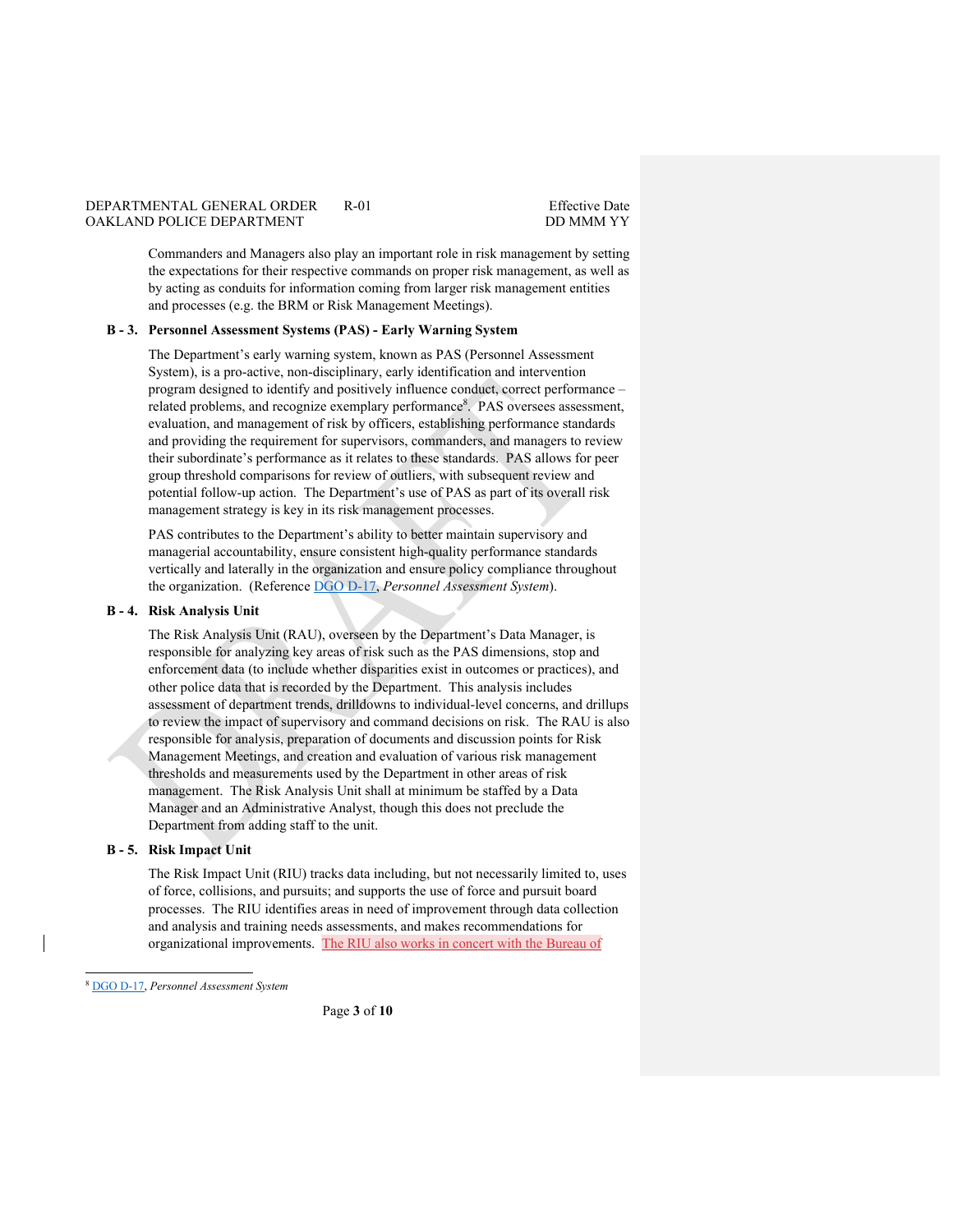Field Operations Administration Unit, Internal Affairs Division, the RAU, and other areas of the Department to ensure that data collected is disseminated to Executive Command and other interested parties through spreadsheets or reports. The RIU shall at minimum be staffed by a supervisor and two support staff members, though this does not preclude the Department from adding staff to the unit.

#### **B - 6. Risk Management Meetings**

The Department's Risk Management Meetings (RMMs) provide data and command insight to analyze, assess, and mitigate risk, from the level of the Area/Division through the Bureau and to the Department as a whole. This includes recommendations and reviews of officers who are identified for supervisory monitoring and intervention. RMMs are held at the Division/Area level, Bureau level, and Citywide level.

### **C. RISK ANALYSIS UNIT (RAU)**

### **C - 1. RAU Leadership and Authority**

The Department's Data Manager oversees the RAU. The RAU, at the direction of the Chief of Police or designee, may provide direction to other units and staff to accomplish the responsibilities of the office as set forth below.

#### **C - 2. RAU Responsibilities**

The responsibilities of the RAU include, but are not limited to, the following:

- Assisting with preparations for Citywide, Bureau, and Area/Division RMM;<sup>9</sup>
- $\triangleright$  Consulting with the Audit Unit on trends for possible audits;
- $\triangleright$  Consulting with Area/Division commanders and executive staff on risk identification techniques and areas of concern;
- $\triangleright$  Creating reports and analyses which track risk indicators, and which can be used for RMM preparation (see C-3);
- Conducting assessments of department trends, drilldowns to individual-level concerns, and drillups to review the impact of supervisory and command decisions on risk;
- Facilitating the Bureau and Citywide RMM;
- $\triangleright$  Identifying areas of concern or trends for commanders to consider during RMM;
- $\triangleright$  Developing and setting peer group comparison and methodology in concert with the PAS Administration Unit  $(PAU)$ ;<sup>10</sup>

Page **4** of **10**

**Commented [TJ8]:** SME Thompson noted several reports that are generated by risk management staff at SFPD. While OPD does not have the same amount of administrative staff time, we do create reports and use spreadsheets to keep track of this information. This could mainly be under the purview of the RIU; I've added this line to reflect that.

<sup>9</sup> NSA 41, VII.B.5 <sup>10</sup> NSA 41, VII.B.6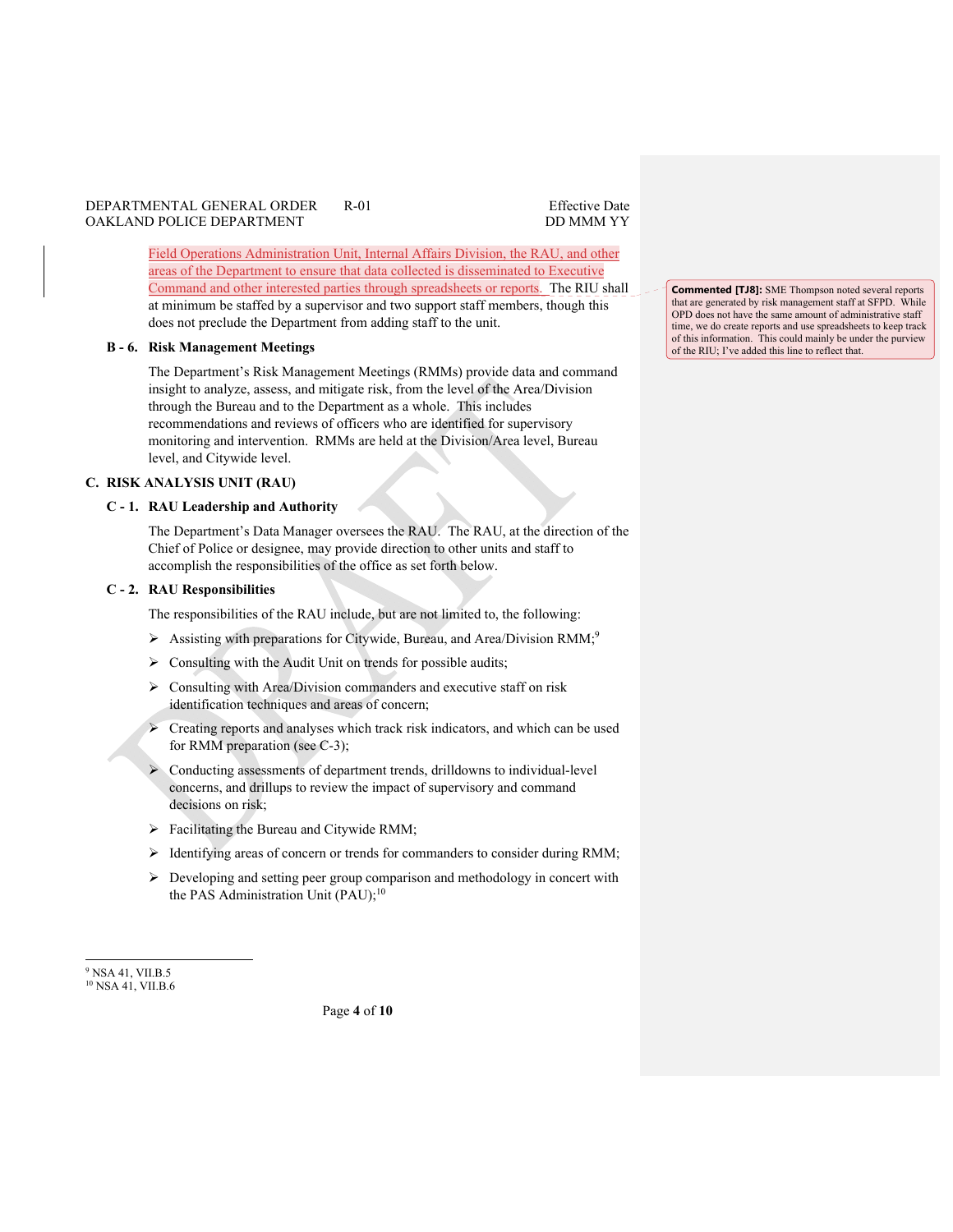Developing and defining specific criteria, utilizing PAS data, for determining whether members may be engaging in at-risk behavior.<sup>11</sup>

#### **C - 3. RAU Documentation Creation Responsibilities**

The documents produced by the RAU include, but are not limited to, the following:

- *Risk Analysis Report* Monthly. A snapshot report that shows critical PAS dimensions plus stop data, broken down by Bureau or Area with percentage changes and year-to-date comparisons;<sup>12</sup>
- *Risk Analysis Supplemental Analysis Report* Quarterly. Additional charts, graphs, in-depth review, squad comparisons, and other analysis, including trend lines or other visual representations of data (e.g., sparklines) where appropriate, as directed by the RAU manager to provide context and analysis for upcoming topics of conversation at the Bureau and Citywide RMM;
- Quarterly reports for the IAD Commander, and a yearly report for the annual PAS meeting, regarding internal investigation outcomes by race. A copy of these reports shall be sent to the Office of Chief of Police, IAD Captain, all Bureau Deputy Chiefs, the Chair of the Police Commission, and the Police Commission's Inspector General;
- Written responses to Public Records Act requests as needed.

### **D. AREA/DIVISION RISK MANAGEMENT MEETINGS**

## **D - 1. Area/Division RMM Frequency**

The following Divisions and Areas (Bureau of Field Operations geographical area, under the command of a Captain of Police) shall hold a RMM at least quarterly:

- All Bureau of Field Operations Patrol Areas
- $\triangleright$  Criminal Investigation Division
- $\triangleright$  Ceasefire Division
- Violent Crime Operations Center

Other Divisions, Sections, or Units may hold a RMM at the direction of their Commanding Officer, their Bureau Deputy Chief / Director, or the Chief or Assistant Chief of Police. While Area/Division RMMs constitute a quarterly review and analysis of all relevant employee performance information concerning personnel under that command<sup>13</sup>, additional review and individualized risk management will also be completed using the PAS process<sup>14</sup> and normal supervision and leadership<sup>15</sup>.

<sup>11</sup> NSA 41, VII.B.5 12 NSA 40, VII.A; NSA 34, VI.B

<sup>13</sup> NSA 41, VII.B.5

<sup>14</sup> Reference DGO D-17, *Personnel Assessment System.*

<sup>15</sup> Reference for example DGO B-22, *Supervisory Notes Files.*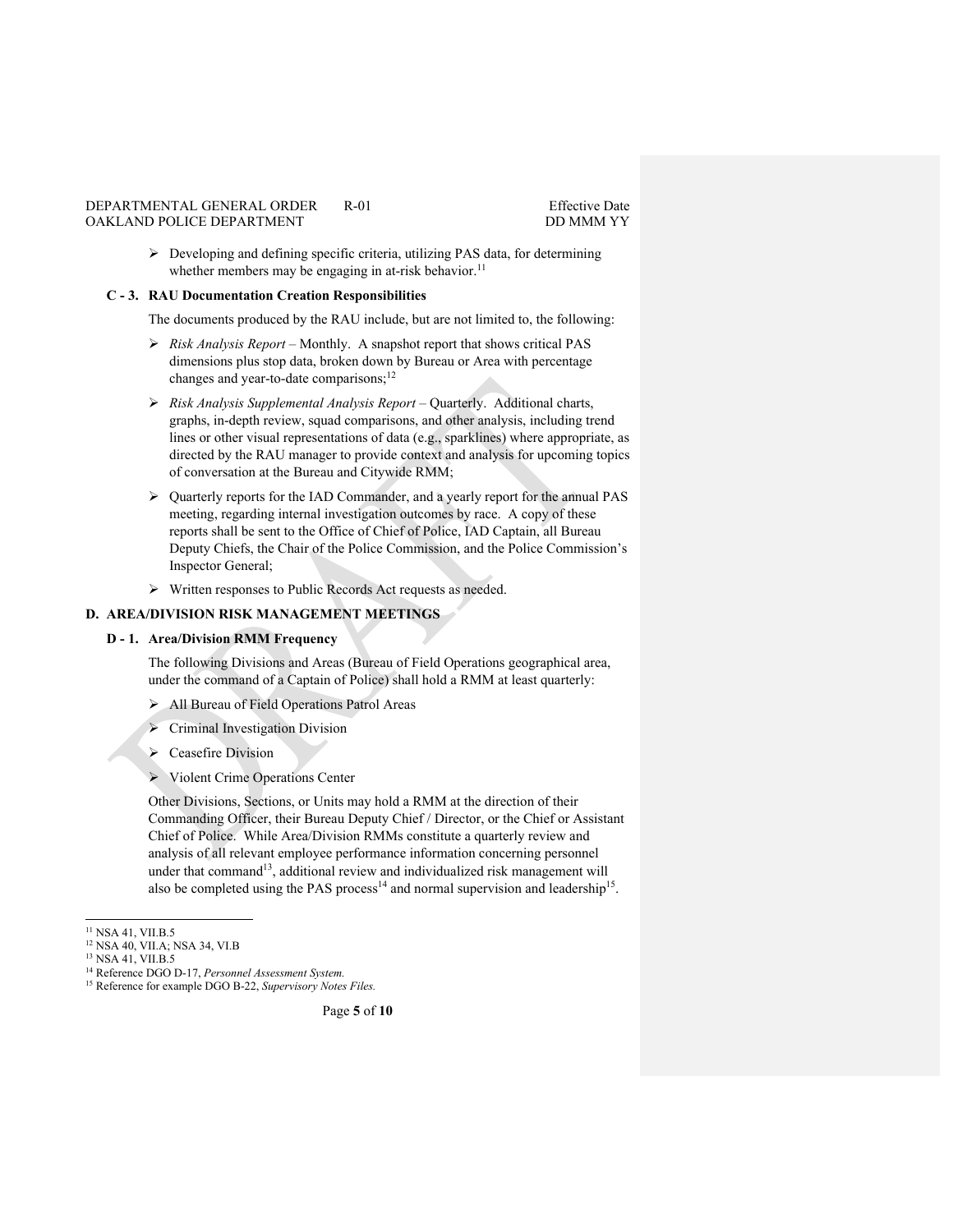## **D - 2. Topics of Review in Area/Division RMM**

The Area/Division RMM is typically led by that Area/Division's Commanding Officer, which the respective Bureau Deputy Chief shall attend<sup>16</sup>. Area/Division RMMs shall include, but are not limited to, discussion and analysis of the following issues:

- $\triangleright$  Individual members who may be drivers of Area/Division trends identified in the RAU monthly report, supplemental analysis, or by the Area/Division Commanders;
- Top 5 Area/Division individual members for:
	- a. Non-dispatch stops
	- b. Complaint allegations and cases
	- c. Uses of force
	- d. Pursuits
	- e. Collisions
- $\triangleright$  Review of monitoring/intervention status and strategies for any individual members of the Area/Division on PAS monitoring/intervention;
- $\triangleright$  Identification of larger trends, analysis, and audit assignments (for Area/Division Commanders or Supervisors) regarding areas identified by RAU, relevant employee performance information concerning personnel under that command, supervision and leadership, and individual risk management, and ongoing or future risk management strategies to address both individual and overall risk trends.

## **D - 3. Description of Analyses Used During / as a Result of RMM Meetings**

Different types of analyses shall be warranted depending on the data and the issues observed during review in an Area/Division RMM. These analyses shall include, but are not limited to, the following:

 **Drilldowns:** A drilldown is a review that focuses on changes in data to determine which specific groups or individuals are impacting the changes. Drilldowns are useful to understand whether specific actions or events involving OPD members were consistent with Department priorities, expectations, and best practices, and help supervisors and commanders determine if intervention is required to change behavior or actions. Drilldowns may be completed using the Department's data systems such Vision, Risk Management Dashboards, and other reporting tools.

<sup>&</sup>lt;sup>16</sup> For instance (under the Department organization as of February 2022), the BFO 1 Deputy Chief would attend the Area 1, 2, and 3 meetings, the BFO 2 Deputy Chief would attend the Area 4, 5, and 6 meetings, the Bureau of Investigations Deputy Chief would attend the VCOC and CID meetings, and the Assistant Chief would attend the Ceasefire meeting.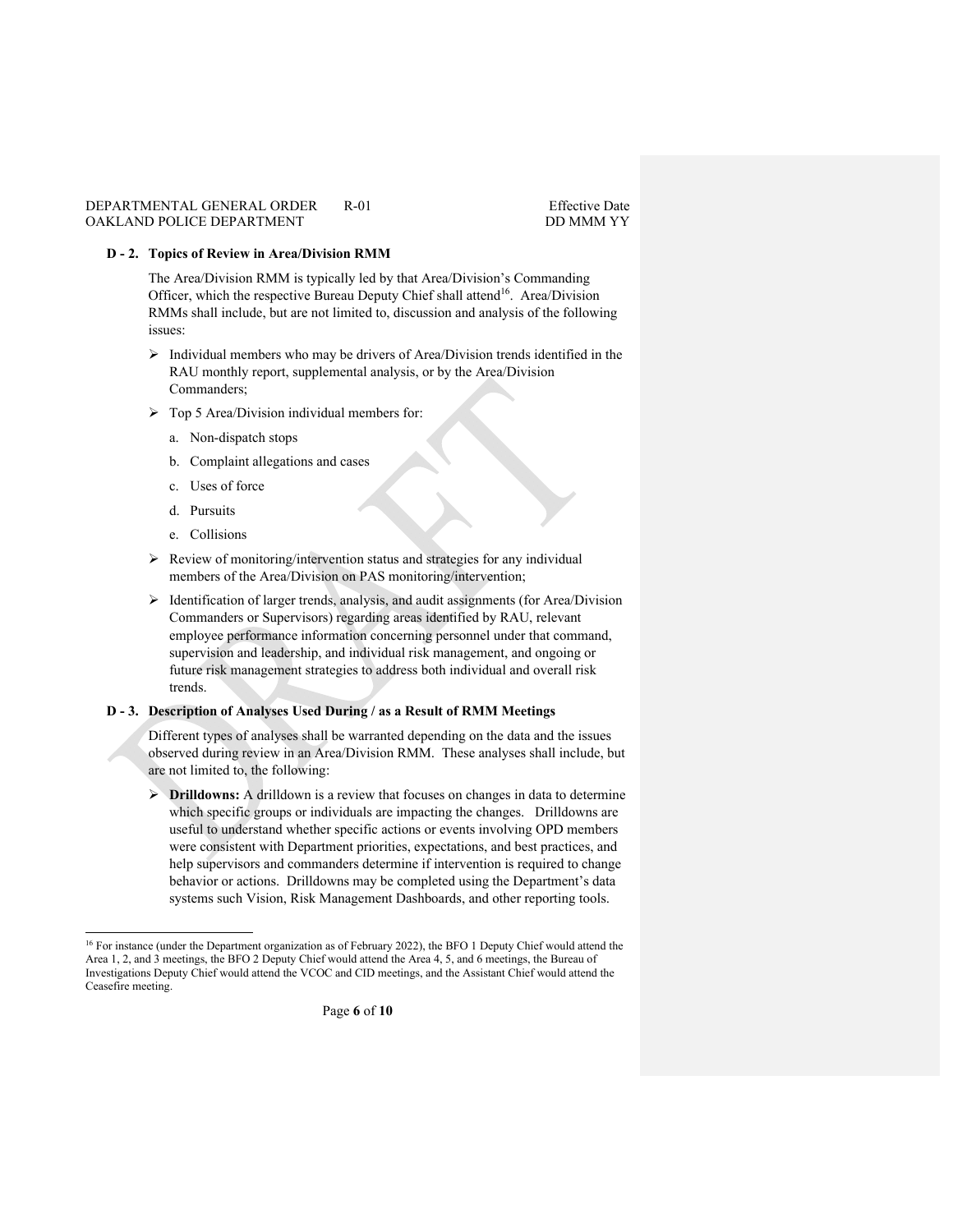- **Drillups:** A drillup is a way to "zoom out" from the data to examine the larger context, determining whether larger patterns or systemic issues exist that require more than individual interventions. Drillups may also be useful in detecting policy or training deficiencies, or larger issues with supervision or command that have an impact on more than one individual.
- **Pattern and Trend Analysis:** If a trend is noted (e.g., an increase in the amount of vehicle pursuits in an Area, a decline in the number of arrests versus the same period last year, etc.), utilizing pattern and trend analysis is a process of formulating hypotheses as to *why* the pattern or trend might be occurring and *testing* (as much as is possible) those hypotheses against available data.

## **E. BUREAU RISK MANAGEMENT MEETINGS**

## **E - 1. RMM Scheduling**

At the direction of the Assistant Chief of Police or their respective Bureau Deputy Chief, the following Bureaus may hold RMM following the RMM of their constituent Areas/Divisions<sup>17</sup>:

- **Bureau of Field Operations I and II:** Includes discussion of all Patrol Areas
- **Bureau of Investigations:** Includes Violent Crime Operations Center, Criminal Investigation Division, and Ceasefire Division

If these Bureaus do not hold a Bureau RMM for a period exceeding six (6) months, the respective Bureau Deputy Chief shall write a memorandum documenting the reason(s) why the Bureau meeting was not held. This memorandum shall be addressed to the Chief of Police with information copies to the City Administrator and the Chair of the Oakland Police Commission. This shall be limited solely to the Bureau meetings.

Other Bureaus may hold RMM at the direction of their Bureau Deputy Chief / Director or the Chief or Assistant Chief of Police.

## **E - 2. Topics of Review in Bureau RMM**

Bureau RMM shall include, but are not limited to, discussion and analyses of the following issues:

- $\triangleright$  Review of Bureau trends by Area in stops, force, complaints, pursuits, and collisions;
- Analyses conducted and outcomes of each Area/Division RMM held that quarter for Areas/Divisions under the respective Bureau;
- $\triangleright$  Results of specific drilldown or equivalent analyses into individual Bureau members during Area/Division RMM;

<sup>&</sup>lt;sup>17</sup> Note that Area/Division RMMs are required at least quarterly; reference Section D-1.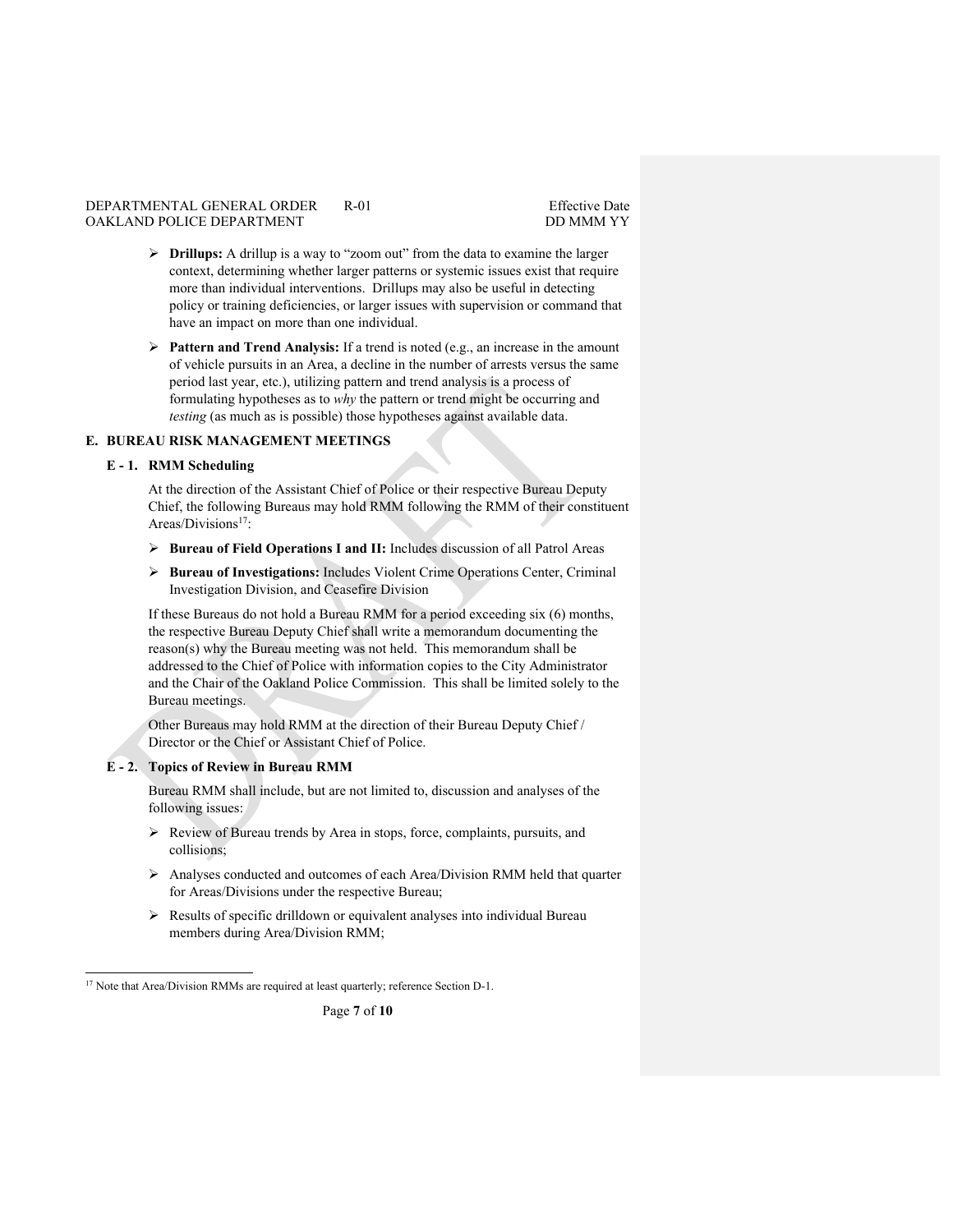- $\triangleright$  Risk management strategies for any areas that, after analysis, were deemed at risk during Area/Division RMM or preparation for Bureau RMM. These may include strategies for individual members;
- $\triangleright$  A list of Bureau individual member outliers in comparison to their peer groups as guided in the PAS process;
- $\triangleright$  Any additional risk management issues deemed relevant by the Command staff in the Bureau under review.

## **E - 3. RMM Preparation**

Primary preparation for the Bureau RMM is completed at the Area/Division RMM, which shall be held prior to the Bureau RMM. Data used in preparation for Bureau RMM shall include, but is not limited to, information in the *Risk Analysis Monthly*  and *Risk Analysis Supplemental Analysis* reports as well as any other data generated by the RAU or other units as is deemed necessary for the meetings. Additionally, Bureau command officers may use PAS data, the Department Risk Management Dashboards, stop data, and other data found in the Department's VISION program or other databases.

### **E - 4. Bureau RMM Format**

At the Bureau RMM, each Area/Division Commanding Officer (typically a Captain of Police or equivalent) shall provide a brief presentation (see section **E-5**). Following each presentation, members of the Executive Command Staff present may ask questions or provide comment as necessary. Additionally, follow-up of deliverable tasks from prior Bureau RMM will be presented as necessary.

## **E - 5. Bureau RMM Presentations**

The Area/Division Commanding Officer's presentation at the Bureau RMM is designed to allow the commanding officer to:

- **summarize** the detailed discussions and analyses conducted at the Area/Division RMM and during preparation for the Bureau RMM;
- $\triangleright$  describe the most relevant and pertinent areas of concern;
- **show their work** regarding the analyses, audits, drilldowns, drillups, or other forms of review of the data;
- **detail** whether trends existed or if outlier individuals were identified;
- **identify** solutions and risk management efforts for issues discovered; and
- **forward** larger systemic issues for consideration at the Citywide RMM.

A sample outline and meeting presentation plan is available as *Appendix R-01.1*.

## **E - 6. Bureau RMM Deliverable Tasks**

Page **8** of **10**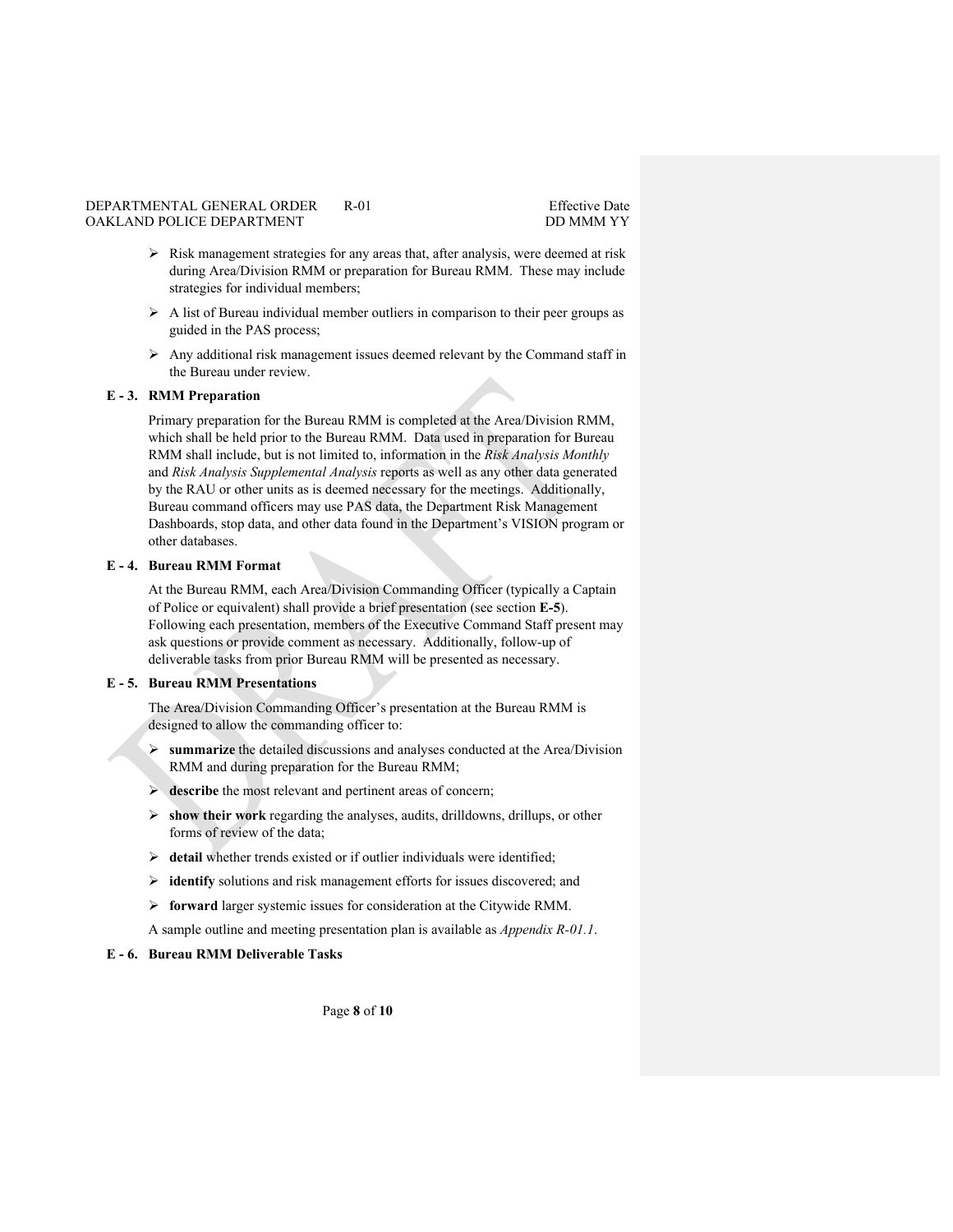Any deliverable tasks arising from the Bureau RMM shall be approved and tracked by the RAU.

## **F. CITYWIDE RISK MANAGEMENT MEETINGS**

#### **F - 1. Frequency**

The Department shall hold a Citywide RMM at least quarterly.

## **F - 2. Topics of Review in Citywide RMM**

Citywide RMM shall include, but is not limited to, discussion and analysis of the following issues:

- Report from the PAS Unit supervisor or commander on overarching trends observed in the PAS process and any individual or supervisory issues that may be better addressed by the Department as a whole;
- $\triangleright$  Discussion of any members who are on PAS monitoring and have had more than one extension or have been on monitoring more than once, to include an assessment of any supervisory concerns;
- Review of Citywide trends in stops, force, complaints, pursuits, and collisions;
- Review of select data trends that the RAU has identified as an indicator of risk or an indicator of positive progress;
- $\triangleright$  Highlights of Bureau RMM discussions that may help with risk management Citywide;
- $\triangleright$  A list of Citywide individual members who are outliers in any risk-related PAS dimension, with discussion and analysis (including any supervisory concerns) as necessary;
- > Information from the Quarterly and Yearly Internal Investigation Outcomes by Race report created by the RAU, as well as information regarding any identified internal racial disparities in the IAD, Training, or hiring processes;
- Discussion of any events or occurrences of activity related to significant risks or significant risk management efforts.

## **F - 3. Citywide RMM Format**

At the Citywide RMM, the RAU shall provide a presentation of Citywide trends and each Bureau Chief may provide a brief presentation of the highlights from the Bureau and/or Area/Division RMM that have implications for Citywide risk management. Following each presentation, members of the Executive Command Staff present may ask questions or provide comment as necessary.

## **F - 4. Citywide RMM Deliverable Tasks**

Any deliverables arising from the Citywide RMM shall be approved and tracked by the RAU.

Page **9** of **10**